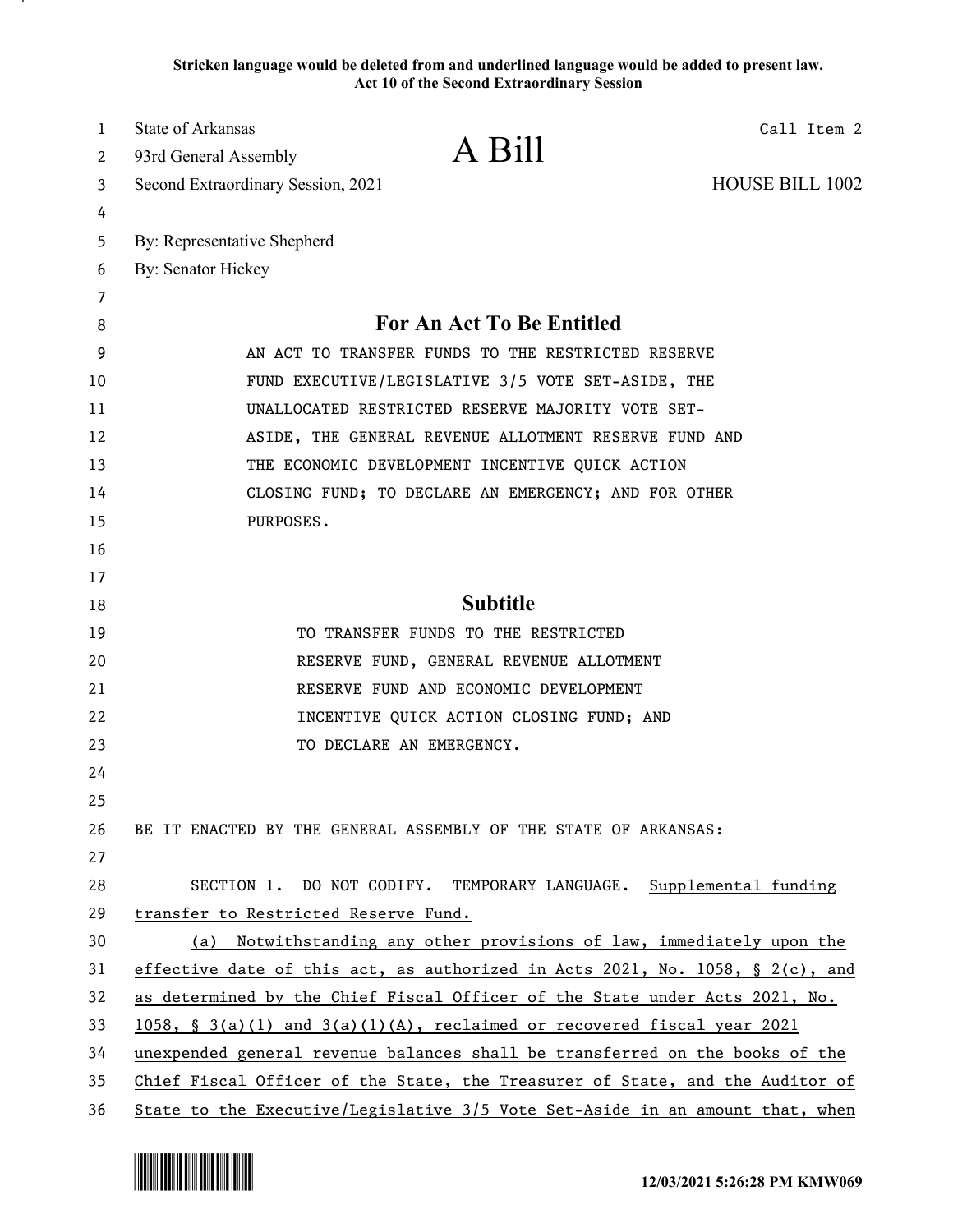| $\mathbf{1}$ | added to the existing fund balance in the Executive/Legislative 3/5 Vote Set-   |
|--------------|---------------------------------------------------------------------------------|
| 2            | Aside as of the date of this transfer, causes the total balance in the          |
| 3            | Executive/Legislative 3/5 Vote Set-Aside to equal fifty million dollars         |
| 4            | $($ \$50,000,000).                                                              |
| 5            | (b) After making the transfer described in subsection (a) of this               |
| 6            | section, all remaining funds from the reclaimed or recovered fiscal year 2021   |
| 7            | unexpended general revenue balances shall be transferred to the Unallocated     |
| 8            | Restricted Reserve Majority Vote Set-Aside, as authorized in Acts 2021, No.     |
| 9            | 1058, § 2(c), and as determined by the Chief Fiscal Officer of the State        |
| 10           | under Acts 2021, No. 1058, § 3(a)(2) and 3(a)(2)(A).                            |
| 11           | The fund transfers in subsections (a) and (b) of this section are<br>(c)        |
| 12           | in addition to those funds previously authorized and shall be transferred out   |
| 13           | of the Executive/Legislative 3/5 Vote Set-Aside and the Unallocated             |
| 14           | Restricted Reserve Majority Vote Set-Aside as provided in Acts 2021, No.        |
| 15           | 1058.                                                                           |
| 16           |                                                                                 |
| 17           | SECTION 2. Arkansas Code § 19-6-486(d), concerning the Long Term                |
| 18           | Reserve Fund, is amended to add an additional subdivision to read as follows:   |
| 19           | $(3)(A)$ The Chief Fiscal Officer of the State may make a one-time              |
| 20           | transfer of up to fifty million dollars (\$50,000,000) from the Long Term       |
| 21           | Reserve Fund or its successor fund or fund accounts to the General Revenue      |
| 22           | Allotment Reserve Fund before March 31, 2022.                                   |
| 23           | $(B)$ A transfer under subdivision (d)(3)(A) of this section is not             |
| 24           | subject to the procedures established in subsection (e) of this section.        |
| 25           |                                                                                 |
| 26           | SECTION 3. TEMPORARY LANGUAGE. DO NOT CODIFY. ECONOMIC DEVELOPMENT              |
| 27           | ONE-TIME FUNDING TRANSFER. (a) Not withstanding any other provisions of $law$ , |
| 28           | the Chief Fiscal Officer of the State may transfer from time to time as funds   |
| 29           | are determined to be available by the Chief Fiscal Officer of the State, on     |
| 30           | his or her books and those of the State Treasurer and the Auditor of the        |
| 31           | State, a sum not to exceed fifty million dollars (\$50,000,000) from the Long   |
| 32           | Term Reserve Fund or its successor fund or fund accounts to the General         |
| 33           | Revenue Allotment Reserve Fund.                                                 |
| 34           | Once the Chief Fiscal Officer of the State determines funding for the<br>(b)    |
| 35           | economic development investment incentives is needed, the Chief Fiscal          |
| 36           | Officer of the State may transfer on his or her books and those of the State    |

2 12/03/2021 5:26:28 PM KMW069